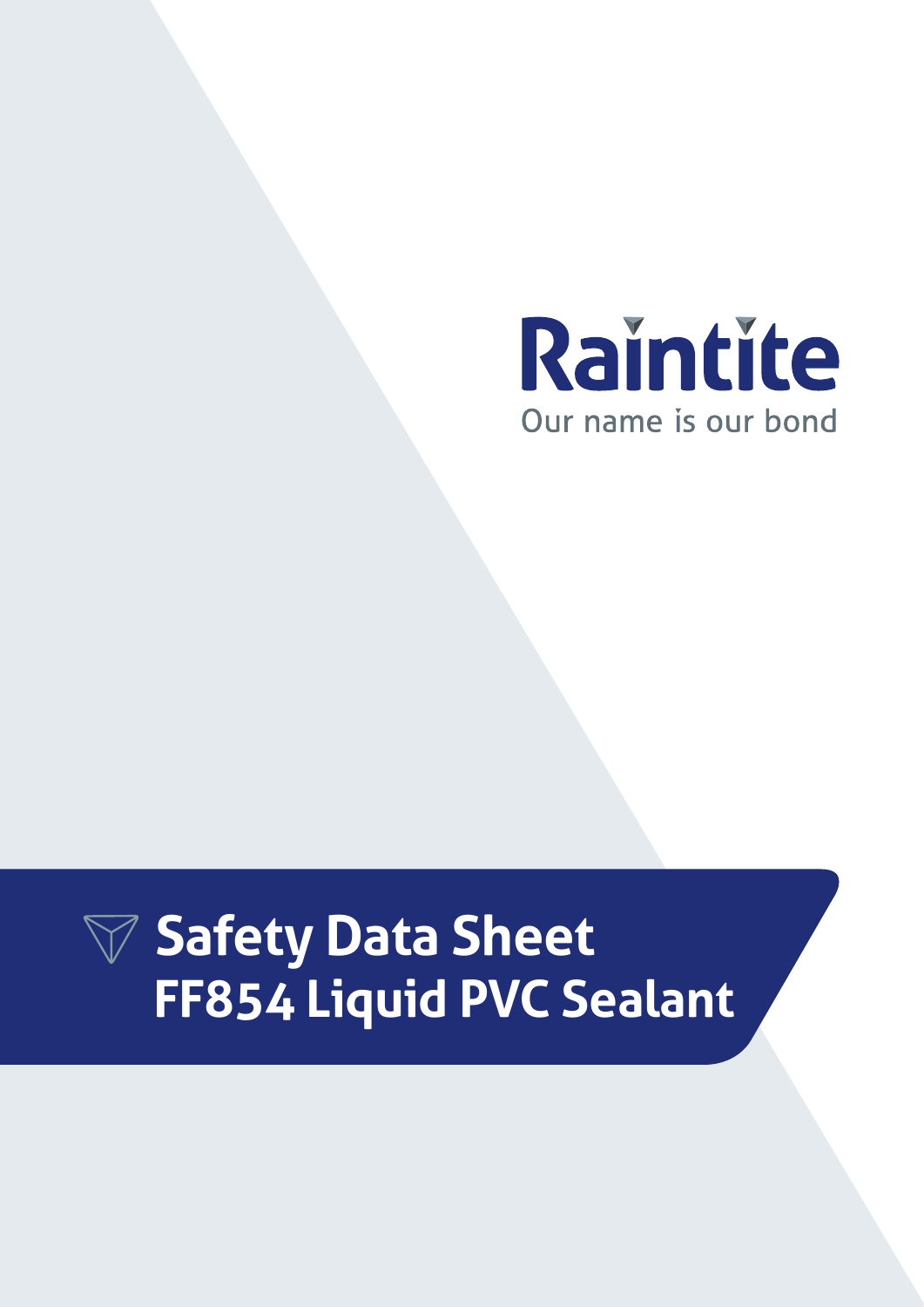# **1. Identification of preparation and producer/importer Identification of preparation: Sealant**

**Alternative product name:** Thinner 494 **Use of preparation:** Joining and sealing welds of water-proofing and swimming-pool PVC membranes and/or sealant thinning **Identification of producer/importer:** Superfix Production

s.r.o., náměstí Svobody 1054, 752 01 Kojetín. Tel.: +420 581 764 107 Fax: +420 581 761 543

**Emergency telephone number:** +420 224 919 293, or +420 224 915 402, or +420 224 914 575 (Toxicological Information Centre in Prague)

# **2. Composition/information on ingredients The product contains these hazardous substances:**

| CAS No.  | <b>EINECS</b><br>No. | Name                 | Warning<br>symbol | Contents<br>in $%$ | R-phrase<br>S-phrase                     |
|----------|----------------------|----------------------|-------------------|--------------------|------------------------------------------|
| 109-99-9 | 203-726-2            | tetra-hydro<br>furan | F Xi              | at least<br>80     | R 11-19-<br>36/37<br>$S(2)-16-$<br>29-33 |

# **3. Identification of hazards**

**Preparation classification:** F highly flammable, Xi irritant Hazards to man and the environment – **R-phrases:** 

R11 Highly flammable.

R19 May form explosive peroxides.

R36/37 Irritating to eyes and respiratory system.

**Critical hazards to human health resulting from use of the preparation:** Irritates eyes, skin and airways; has a narcotic effect.

**Critical hazards to the environment resulting from use of the preparation:** Contains substances that pollute water and are a source of emissions of organic substances into the atmosphere.

**Possible misuse of the preparation:** Flammable liquid, must be protected against naked flames.

# **4. First aid measures**

**General instructions:** Seek medical attention if symptoms of any problems (irritation) resulting from exposure to the product persist following the administration of first aid.

**Inhalation:** Move the affected person into fresh air and seek medical attention if discomfort occurs.

**Skin contact:** Remove any contaminated clothing, remove the substance from the affected skin, wash with soap and clean thoroughly under running water.

**Eye contact:** Flush eyes thoroughly with clean water for 10-15 minutes. Seek medical attention immediately, preferably an ophthalmologist.

**Ingestion:** Do not induce vomiting. Seek medical advice.

# **5. Fire-fighting measures**

**Suitable extinguishers:** CO<sub>2</sub> (carbon dioxide), powder, foam. **Unsuitable extinguishers:** Strong water jet.

**Special hazards:** Production of smoke.

**Special protective equipment for fire-fighters:** Anti-chemical clothing and self-contained breathing apparatus.

**Other information:** Vapours are heavier than air and accumulate near the ground.

#### **6. Accidental release measures**

**Personal safety precautions:** Use personal protective equipment described in Point 8.

**Environmental safety precautions:** Prevent the preparation from entering water sources or drains.

**Recommended methods for cleaning and disposal:** Collect spillage mechanically, cover with an inert absorbent material (e.g. Vapex) and dispose of in incinerators designed for hazardous substances.

# **7. Handling and storage instructions**

**7.1 Handling:** Use eye and skin protective devices. Act in accordance with regulations concerning flammable liquids and provide ventilation. Please note that vapours may accumulate near the ground! Do not eat, drink or smoke during work. Wash hands after work and before consumption of food.

**7.2 Storage:** Containers must be tightly closed and stored in a dry and ventilated place in accordance with regulations for flammable liquids as set forth in Czech State Standard CSN 65 0201, at a temperature of  $+5$  to  $+25^{\circ}$ C.

# **8. Exposure controls and personal protection**

**8.1 Exposure limits:** Permissible exposure limits (PEL) and maximum permissible concentrations (MPC):

Tetra-hydro furan: PEL 150 mg/m<sup>3</sup>, MPC 300 mg/m<sup>3</sup>

In exposure, the substance easily permeates the skin.

**8.2 Exposure controls:** Provide local ventilation while the product is being applied.

**Respiratory protection:** Use in well-ventilated areas. **Eye protection:** Wear protective goggles or a face shield. **Hand protection:** Wear protective working gloves made of leather, rubber, PE.

**Skin protection:** Use working clothes and footwear. Wash hands with hot water and soap after work. Treat the skin with a suitable regenerative product.

# **9. Physical and chemical properties**

**Physical state:** Liquid **Colour:** Transparent, grey, blue, green **Odour (smell):** Typical solvent smell, etheric **pH** value (at °C): Not applicable **Melting temperature (range in °C):** Not applicable **Boiling temperature (range in °C):** Above 40 **Flash point (** $^{\circ}$ **C):**  $\leq$  **-24 Flammability:** Hazard class I flammable liquid (CSN 650201) – flammable liquid (Government Decree 173/1997 Coll.) **Auto-ignition:** Does not occur **Explosion limits:** Upper limit (% by volume): 12.0 Lower limit (% by volume): 1.5 **Oxidising properties: Vapour tension (at °C): Density (at 20°C):**  $0.85 - 0.95$  g/cm<sup>3</sup>

**Solubility (at °C):** In water: partly soluble

In oils: not available

**Partition coefficient of n-octanol/water:** Not available

**Other data:** Temperature class: T3 under CSN 33 0371 Explosiveness group: IIA under CSN 33 0371 Contents of organic solvents: 0.81 kg/product kg Contents of total organic carbon: 0.54 kg/product kg